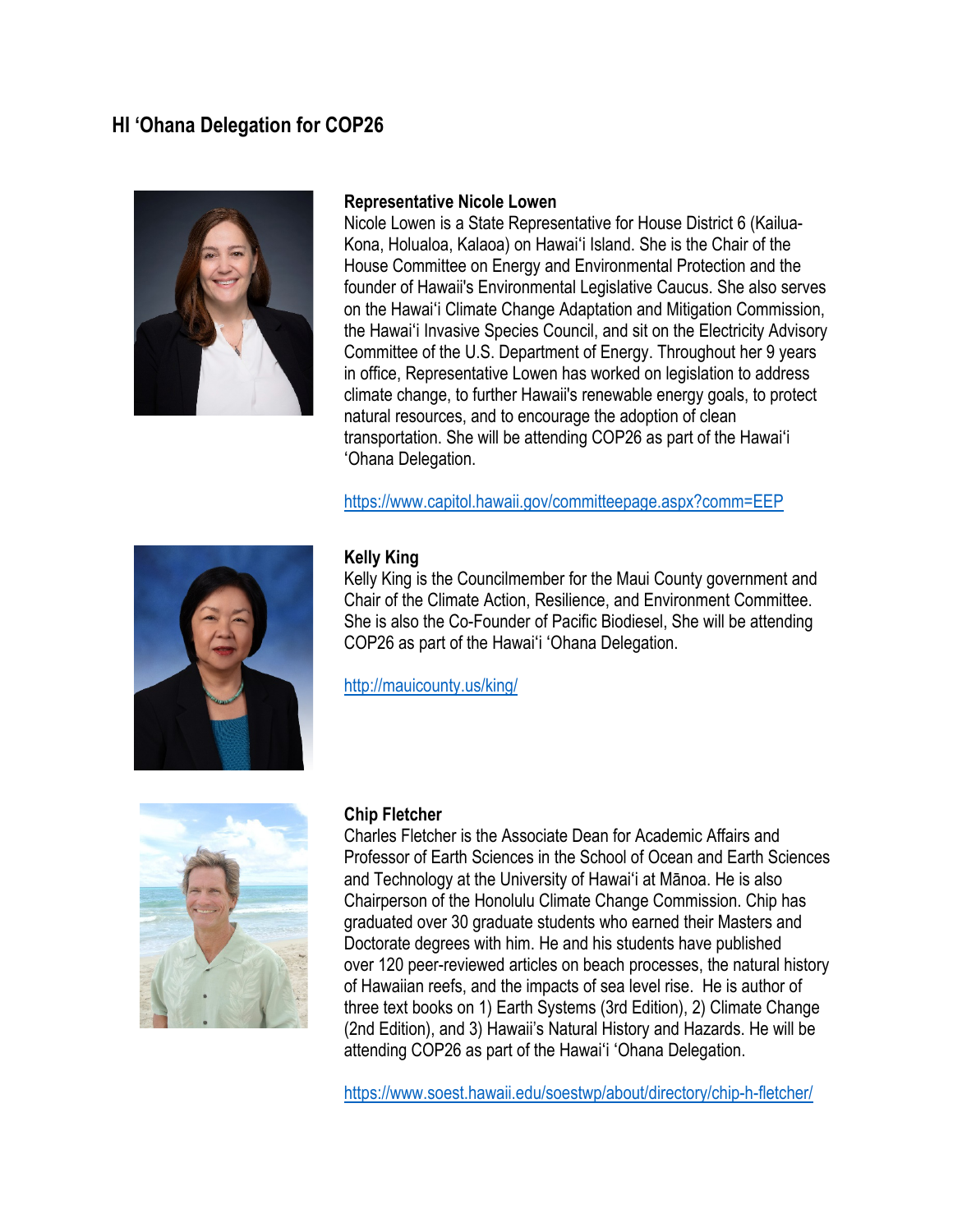

#### **Colin Lee**

Colin Lee is a Climate Change and Resiliency Policy Analyst at the University of Hawaiʻi at Mānoa School of Ocean and Earth Science and Technology working with Dr. Fletcher on the Community Resilience Program. Colin is a recent graduate of the Richardson School of Law where he earned his Juris Doctor and Environmental Law Certificate. Prior to that, Colin grew up on the Windward side of Oʻahu and earned his undergraduate degree from the University of California, Santa Barbara in international relations. Colin has focused his professional efforts on coastal protection, renewable energy, and climate change, and has worked for various non-profits including Earthjustice, the Blue Planet Foundation, and the Surfrider Foundation and has worked is state government at the State Judiciary and at the State Legislature. He will be attending COP26 as part of the Hawaiʻi ʻOhana Delegation.

# <https://www.linkedin.com/in/colin-lee-a64623123>



# **David Forman**

ELP Director David M. Forman plans to attend and participate in events relevant to his service on the State of Hawai'i's Greenhouse Gas Sequestration Task Force, as well as his individual membership in the World Commission on Environmental Law and ELP's status as a voting member of the International Union for the Conservation of Nature. In addition to providing mentorship to and facilitating networking efforts by ELP students attending COP26, he will also explore opportunities to build upon ELP's youth outreach and engagement efforts while also representing his colleagues with the Normandy Chair for Peace.

<https://www.law.hawaii.edu/environmental-law-program-elp>



## **Denise Antolini**

Denise Antolini is a Professor of Law at the William S. Richardson School of Law, University of Hawaiʻi at Mānoa, where she served as the Associate Dean for Academic Affairs from 2011 to 2019. She joined the Law School faculty in 1996 and directed the nationally recognized Environmental Law Program (ELP) for several years.

This is her second COP. At COP26, she will be co-leading the University of Hawaiʻi delegation and participating in events related to climate law and litigation, including those sponsored by the IUCN World Commission on Environmental Law; Hawaiʻi and Pacific Island climate challenges; and marine ecoystems. In 2018, she attended COP24 in Katowice, Poland as part of the International Union for Conservation of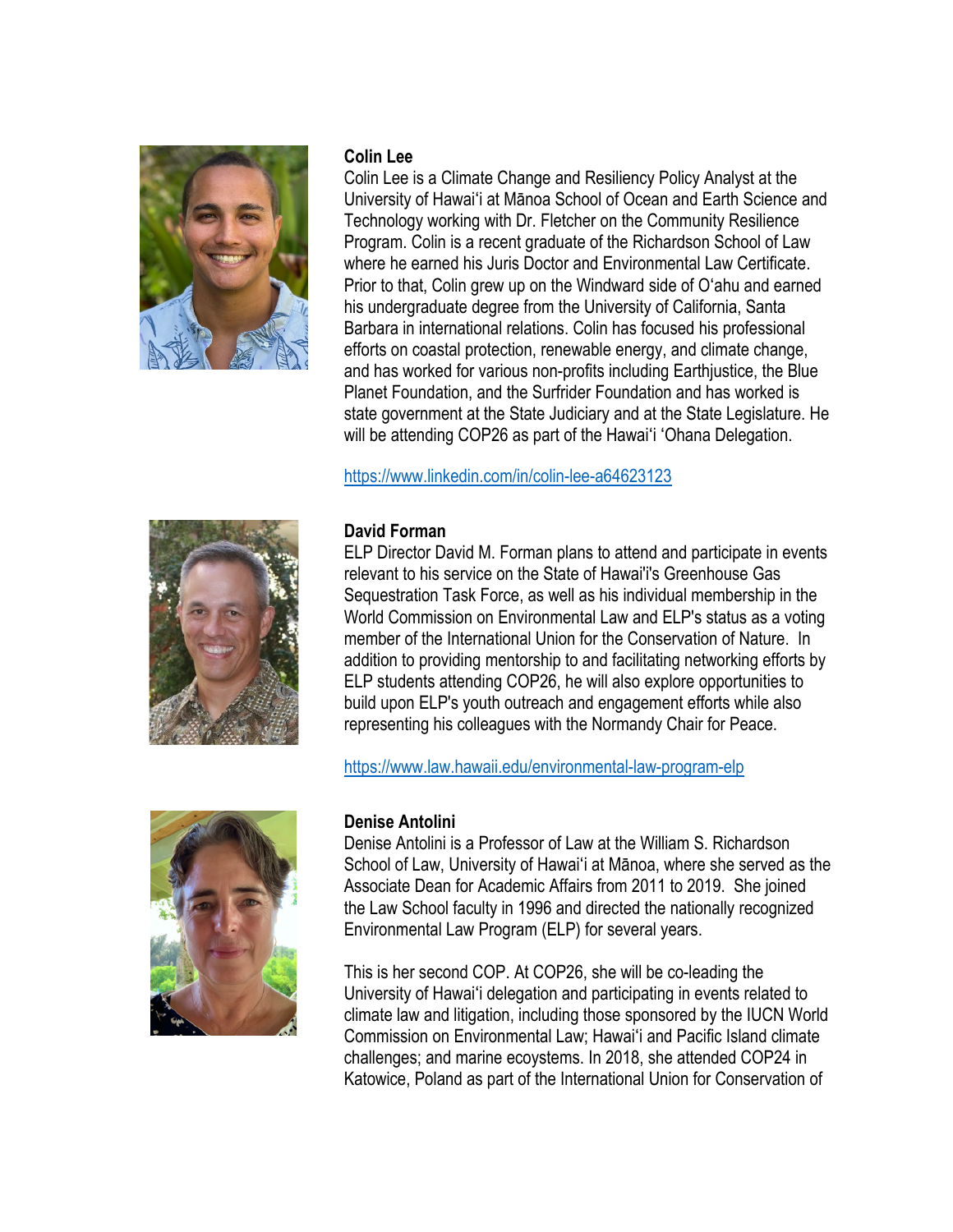Nature (IUCN) delegation and co-led a group of faculty and students from the Richardson Law School

# <https://www.law.hawaii.edu/environmental-law-program-elp>

## **Joe Udell**

Joe Udell is a third-year student in the Environmental Law Program at the William S. Richardson School of Law. He has contributed research in support of the plaintiffs in several landmark youth climate cases and is currently co-authoring a chapter on due diligence under international law for the *Judicial Handbook on Climate Litigation*. He will be attending COP26 as part of the Hawaiʻi ʻOhana Delegation.

<https://www.law.hawaii.edu/environmental-law-program-elp>



## **Naima Moore**

Naima Te Maile Fifita is a leading and founding member of Our Drowning Voices and President of the Pacific Islander Legal Association at the William S. Richardson School of Law, where she is a JD candidate. Naima is passionate about environmental justice, climate migration policy, and strengthening cross-cultural competencies throughout her legal and non-profit work with institutions like the Institute for Climate and Peace, Blue Ocean Law, and the International Union for Conservation of Nature. Her Pacific Islander and multicultural upbringing and world-embracing views have charged her engagement in numerous areas, particularly legal research, education, and policy transformation. With family residing in Tuvalu, Hawaiʻi, Aotearoa New Zealand, and the Republic of the Marshall Islands, she is committed to helping coastal communities in the South Pacific combat the effects of climate change with peace and resilience.

<https://www.law.hawaii.edu/environmental-law-program-elp>



# **Diana Lopera**

Diana Lopera is the Climate Change Communications Specialist as part of the Climate Ready Hawaiʻi VISTA Cohort, which is housed under the Hawaiʻi Climate Change Mitigation and Adaptation Commission. She will be attending COP26 as part of the Global YMCA's Youth Delegation and as part of the Hawaiʻi ʻOhana Delegation.

[https://climate.hawaii.gov/hi-vista/climate-change-communications](https://climate.hawaii.gov/hi-vista/climate-change-communications-specialist/)[specialist/](https://climate.hawaii.gov/hi-vista/climate-change-communications-specialist/)